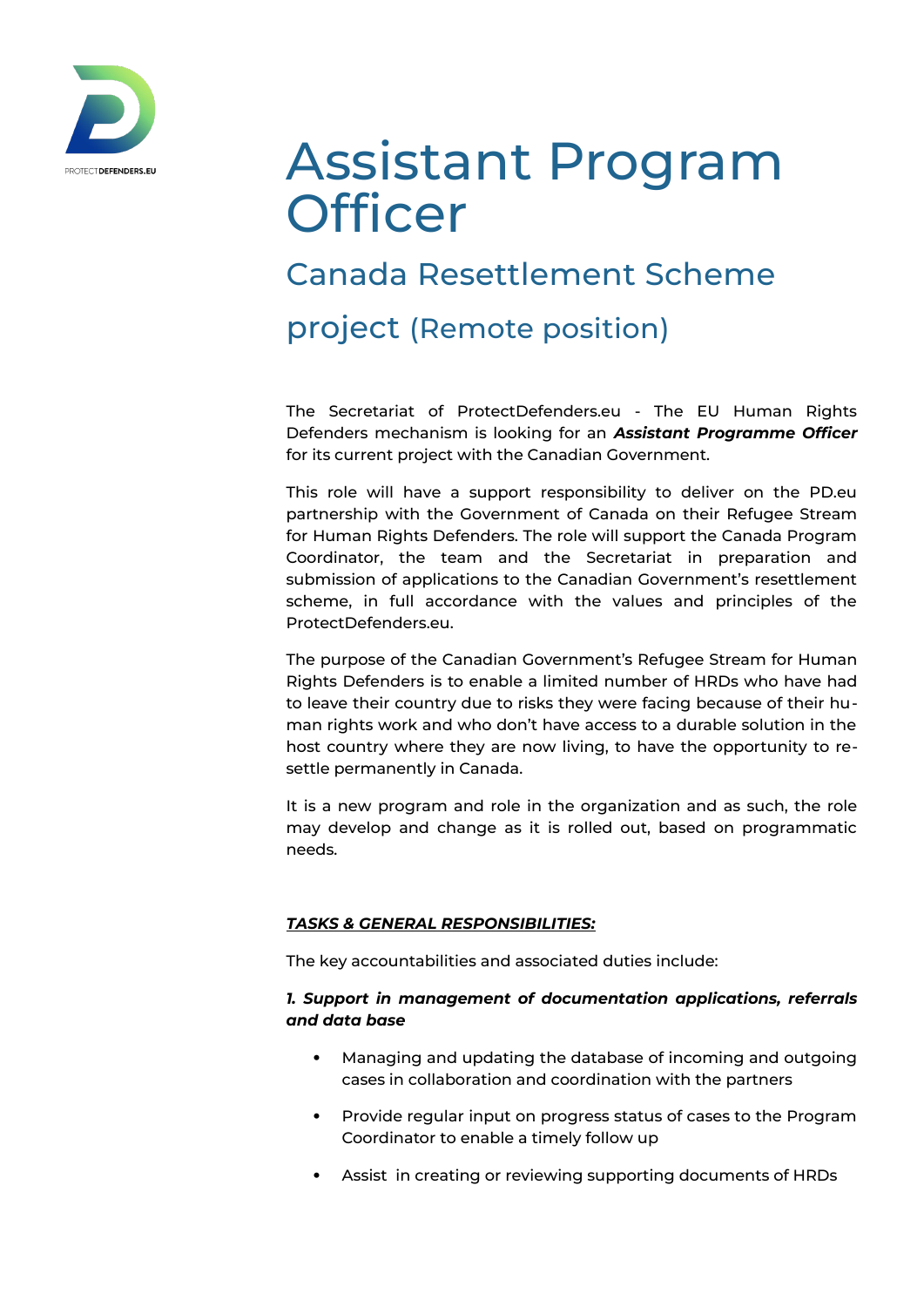

- Assist in review of the applications and following up the required edits with the Case Management Consultant or other Interviewing Officer/Case Worker among partners
- Attend Case Management Meetings and offer their technical input on the cases at discussion
- Following the operational protocols and data protection policies of the PD.EU at all times
- Ensuring adherence to robust administrative procedures
- Depending on need, engage with HRDs or partners to directly support them in completing their applications and cases

#### *2. Analysis & Decision-making*

- Assess and verify incoming applications against Refugee Steam eligibility and admissibility criteria;
- Assess and verify incoming cases against the UNHCR vulnerability and priority criteria for resettlement
- Analyze trends in requests/referrals within sociopolitical and geographical contexts according to the collected data in database;

#### *3. Measuring Impact*

Providing statistics and required data related to the programme according to the database

#### *EXPERIENCE REQUIRED*

- Experience of working 2-4 years in the area of human rights;
- Experience of working with UNHCR or NGOs or on refugee affairs;
- Experience of working with people from different cultural backgrounds:

# *PERSONAL SKILLS*

- Excellent organisational and project management skills;
- Excellent political analysis and good judgment;
- Excellent reasoning ability;
- Excellent negotiation and diplomacy skills;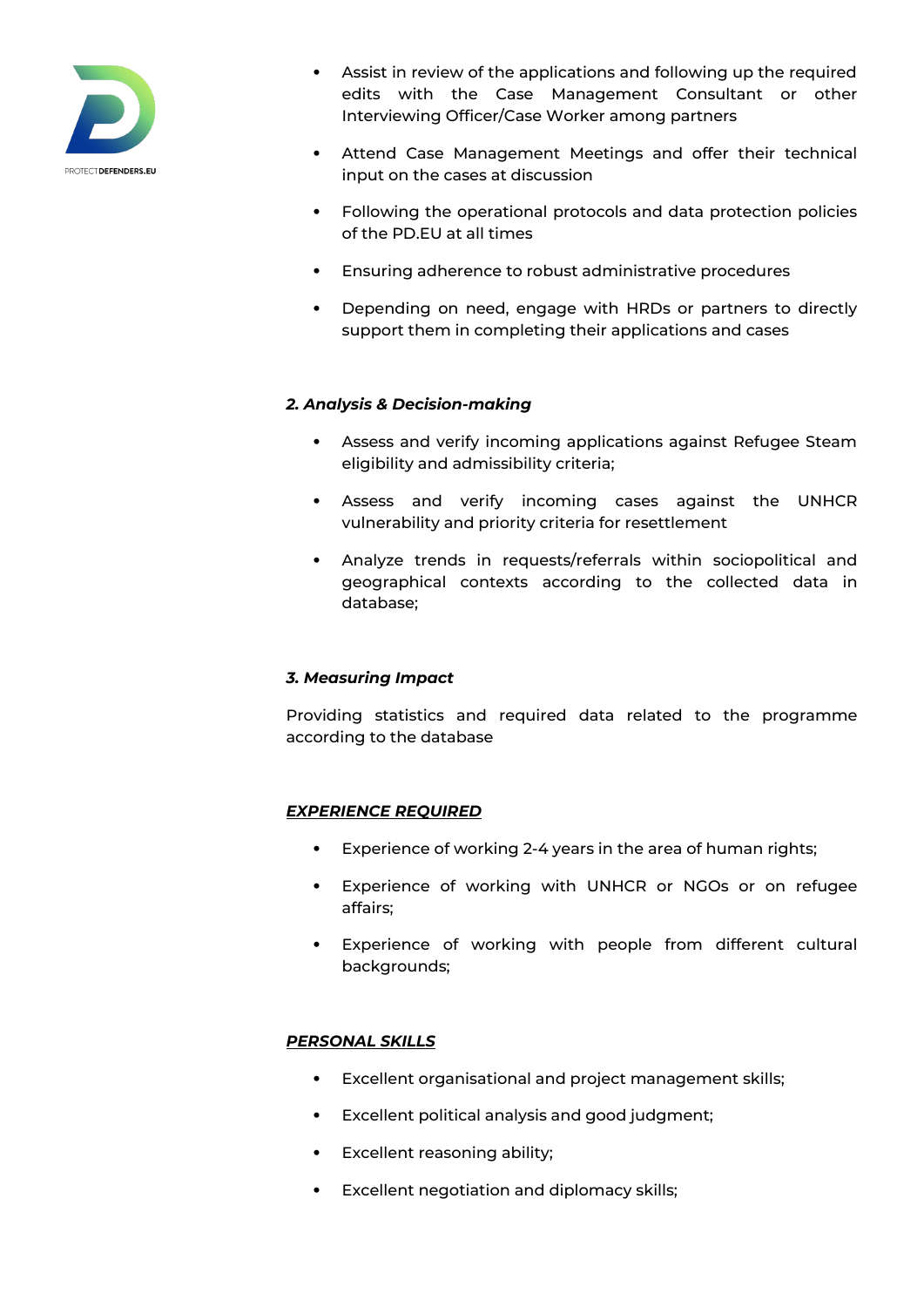

- Fluency (written & oral) in English and a second language relevant to the work of HRDs (e.g. Dari/ French/ Spanish/ Arabic/ Russian /Turkish/ Chinese)
- Excellent relationship building skills.

## *STARTING DATE & CONDITIONS*

- Preferable starting date: ASAP
- The position is meant to work remotely and is open to all eligible applicants from all locations.
- Duration and conditions: the candidate will be offered a 6 months renewable consultancy contract.
- Remuneration will be negotiated and agreed upon with the successful candidate, on a competitive scale in the field.
- The selected candidate should be able to legally declare and pay all taxes on their income from this position, within their country of legal residence.
- Due to the COVID 19 pandemic, please be aware that the ProtectDefenders.eu staff work from home until further notice.

#### *HOW TO APPLY?*

Please send your CV and cover letter (please include information about your availability) before 31-03-2022 by email at [recruit@protectdefenders.eu](mailto:recruit@protectdefenders.eu) with the subject:

#### *'Canada APO – Your surname'.*

Please note that only short-listed candidates will be contacted.

Interviews will be held via Skype.

Early applications are encouraged, as the position might be filled before the deadline!

#### *OTHER*

For more information, please visit our website: www.protectdefenders.eu